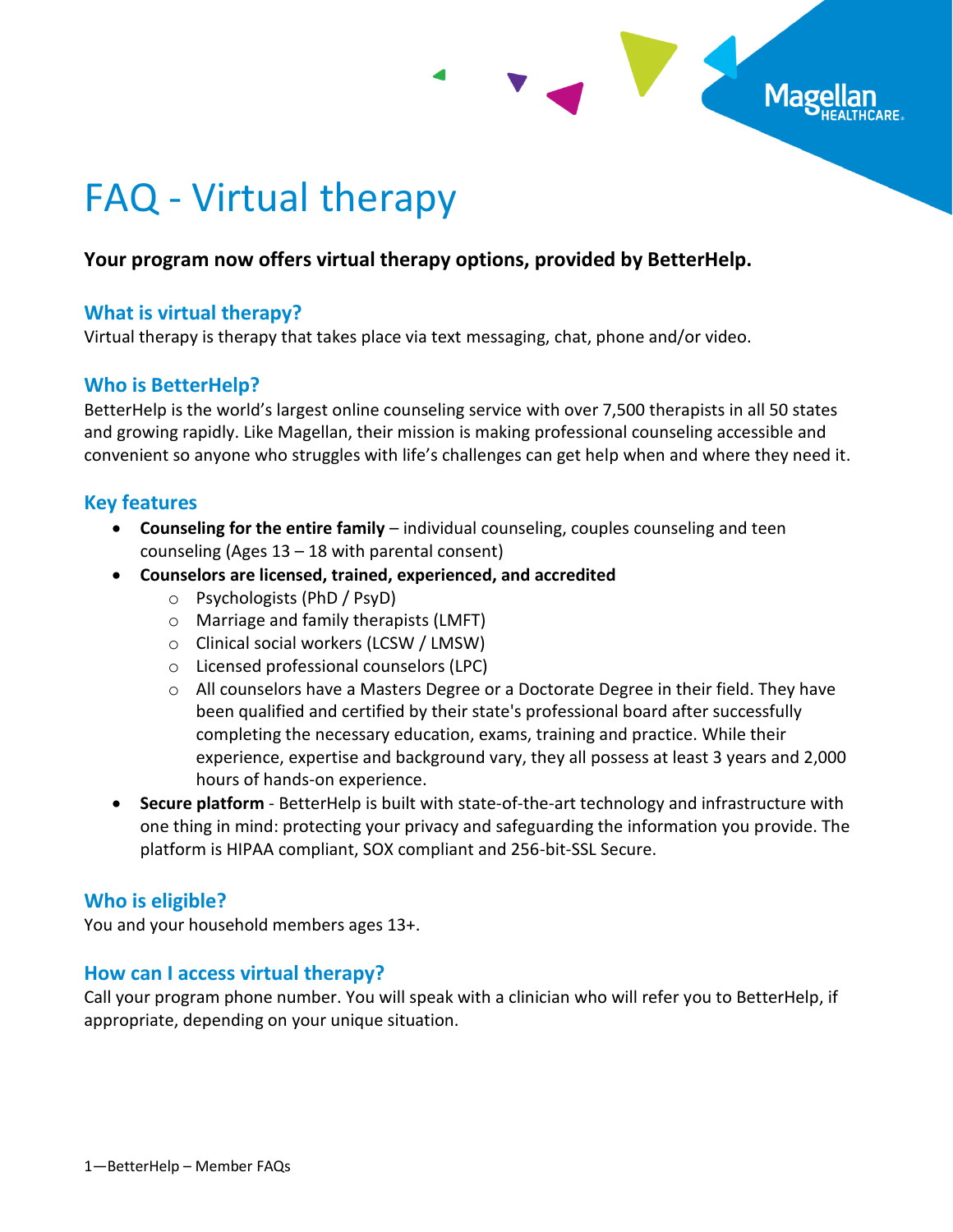#### **How does it work?**

- You will receive an email with a unique link that will take you to a questionnaire.
- Complete the matching questionnaire and submit it on the BetterHelp platform.
- Typically, you can begin communicating with a provider within 24 hours of completing the questionnaire.
- You can choose to meet using one of four modalities:



(Unscheduled)





Phone (Scheduled)



**Video** (Scheduled)

- (Scheduled) As soon as you are matched to a provider you can:
	- o Begin texting right away.
	- o Schedule your sessions using the online scheduling tool.
- Note: BetterHelp's platform is English only; however, providers currently offer 44 languages.

## **How many sessions do I get?**

- Your program offers a specific number of pre-paid counseling sessions. For virtual therapy, one audio or video or live chat session = one pre-paid counseling session.
- One week of text messaging is equivalent to one pre-paid counseling session.
- Text messaging can be used in addition to live, scheduled sessions for continuity of care in between sessions. For example, if you have five counseling sessions, you can use one live session, two live phone sessions and two live chat sessions. You can use text therapy in between the video/chat/phone sessions. Text therapy is not counted as an additional EAP session if done in the same week.
- Sessions are highly individualized and last 30-60 minutes.
- If you need services beyond the pre-paid counseling sessions you can purchase additional sessions at a discounted Magellan rate, enabling you to maintain a relationship with your therapist. You will pay for services on the BetterHelp platform.

## **How do the different modalities work?**

 **Text messaging** - Once you are matched to a counselor, you and your counselor will get a dedicated "room" which will be your private and secure place to communicate. In this room, you will write about yourself, the things going on in your life, ask questions and discuss the issues that trouble you. Your counselor will then read your messages, and respond with questions, feedback, insights, and guidance.